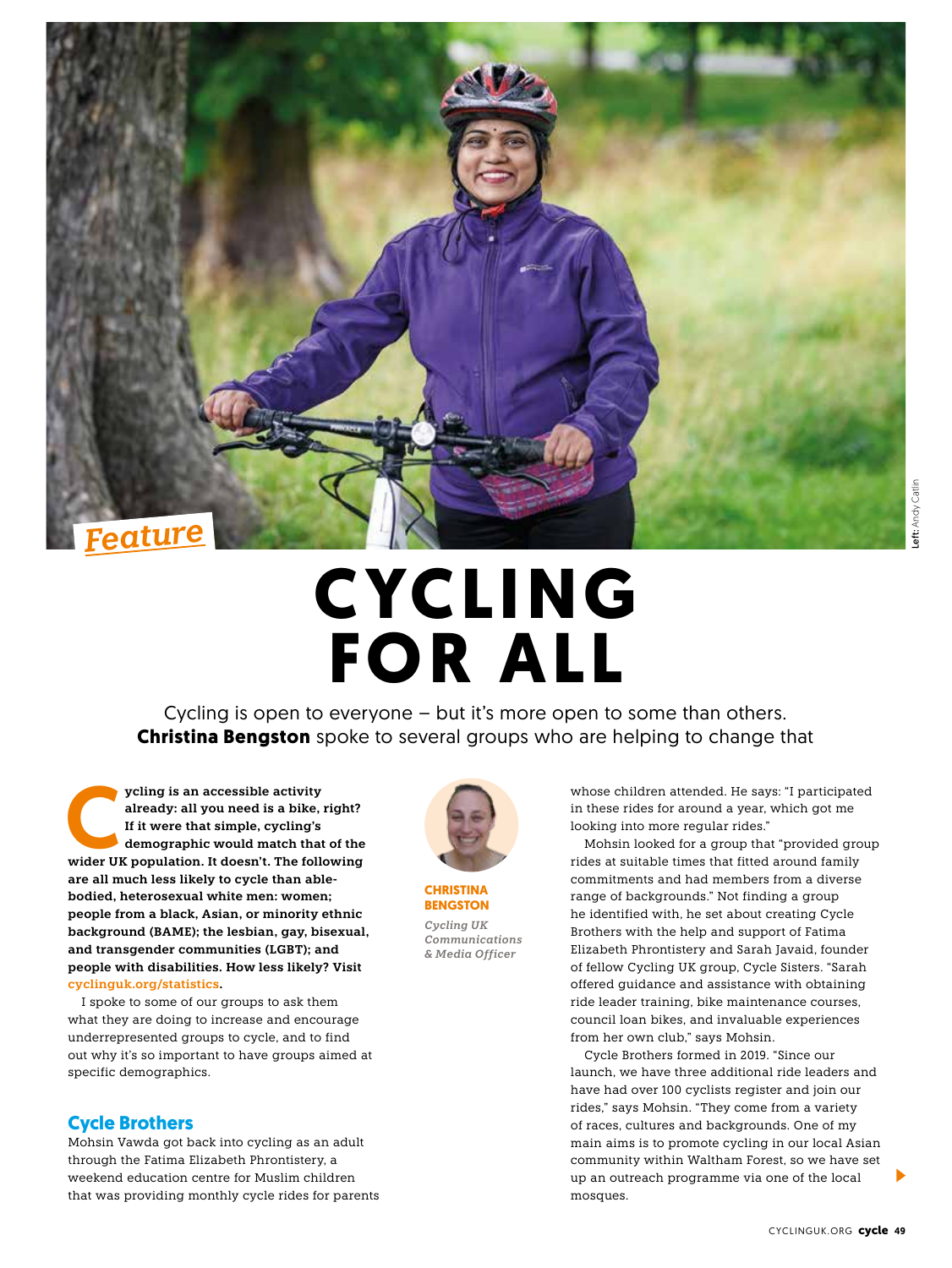## **FEATURE** CYCLING FOR ALL



SINCE OUR LAUNCH, WE HAVE THREE ADDITIONAL RIDE LEADERS AND HAVE HAD OVER 100 CYCLISTS JOIN OUR RIDES

in London's Waltham Forest

"It is important to understand the needs of the participants in order to make them feel welcome, accepted, and comfortable. Cycle Brothers provides a perceived safe space to begin a journey into cycling without the fear of being judged."

*www.cyclebrothers.co.uk*

### **Bury Tandem Club**

Bury Tandem Club has been supporting visually impaired cyclists since the 1980s. "Our club is unusual in that we operate more as a cycling club rather than a cycling charity for disabled people," says Ben Colman, who has been a pilot for the group for over 20 years. "We meet up on Sunday mornings, we have our own club kit, and we ride 40-60 miles, with a café stop in the middle."

Many of the club's stokers were keen cyclists before becoming visually impaired. Ben says: "Being blind or partially sighted is much less of a disability on a tandem than in other walks of life. In fact, some of our stokers are our strongest riders."

Rashid Khan, one of the visually impaired stokers, recalls his first tandem ride. "I didn't want to get off," he says. "You become a team. Even though I don't know this guy, I'm putting my trust in him.

"The first session was like a punishment; I couldn't feel my legs, my bum. But I absolutely loved every minute of it. It's fantastic. It's the whole package: physical health, mental health, and the social aspect."

"Stokers say they get a sense of freedom and power," Ben adds, "and that they're not disabled while on the tandem. It's also an opportunity to meet other visually-impaired people who all have different strengths and talents. They're all linked by a love of cycling rather than their disability." *www.bury-tandem-club.org*

STOKERS SAY THEY GET A SENSE OF FREEDOM AND POWER, AND THAT THEY'RE NOT DISABLED WHILE ON THE TANDEM

#### **PRiDE OUT**

Richard Hearne took up cycling five years ago and, after riding alone for a year, decided to find a group to go out with. But as a gay man, he was nervous: "I dreaded going along if there was going to be a café stop where it would be all men who knew each other and I'd be asked: 'Do you have a girlfriend?'"

Richard looked in vain for a cycling group for LGBT people in Manchester. He says he thought: "There has to be a need for a cycling group that welcomes some of the 200,000 LGBTQ+ people in Greater Manchester." He didn't find one, so in June 2019 he founded PRiDE OUT, a group that aims to make cycling more accessible for the LGBTQ+ community, no matter what their identity or ability.

"Sport tends to be dominated by white men," he says. "Women, the LGBT and BAME communities are underrepresented. They struggle to see people who they identify with, and this creates a fear of being made to feel unwelcome or an outcast.



charity for disabled people"